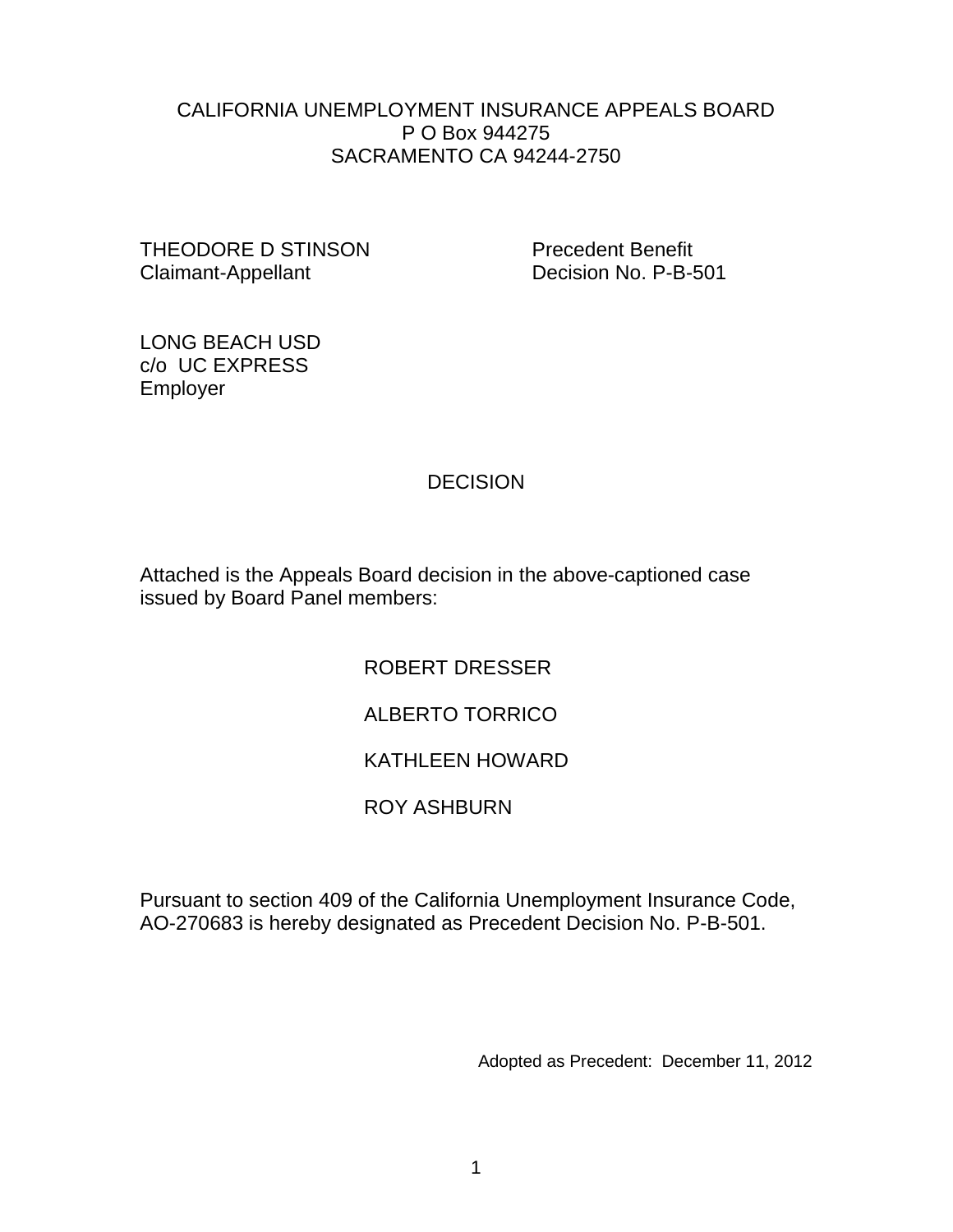The clamant appealed from the decision of the administrative law judge that held the claimant ineligible for unemployment insurance benefits under section 1253.3 of the Unemployment Insurance  $Code<sup>1</sup>$  beginning June 19, 2011.

**\_\_\_\_\_\_\_\_\_\_\_\_\_\_\_\_\_\_\_\_\_\_\_\_\_\_\_\_\_\_\_\_\_\_\_\_\_\_\_\_\_\_\_\_\_\_\_\_\_\_\_\_\_\_\_\_\_\_\_\_\_\_\_\_**

## ISSUE STATEMENT

The issue before us is whether the claimant, a school employee as specified in code section 1253.3, subdivision (c), is entitled to unemployment insurance benefits given that the employer did not comply with the requirement of providing written notice of reasonable assurance no later than 30 days before the end of the academic term or year, pursuant to code section 1253.3, subdivision (i).

## STATEMENT OF FACTS

The claimant has worked for Long Beach Unified School District, a public educational institution, for approximately six years. Since July 2009, the claimant has worked as a substitute security officer. The spring semester of 2010-2011 ended on June 16, 2011. The claimant's last day of work before the summer recess was June 16, 2011.

As was the case with the summer of 2010, the claimant was not offered any work with the employer in the summer of 2011. In a letter dated May 18, 2011, received by the claimant on May 21, 2011, the employer gave the claimant notice that he had reasonable assurance of returning to work in his usual capacity in the next school year. The letter stated that the claimant's services would not be needed over the recess periods. The letter also advised the claimant that he had the right to file a claim for benefits at the end of the school year, that the determination of eligibility for benefits would be made by the Employment Development Department (EDD), not the employer, and that the claimant had the right to file a claim for retroactive payment of benefits within the first 30 days after the start of the next academic year if the claimant was not afforded the opportunity to work in the new academic year. To be timely, under code section 1253.3, subdivision (i), the employer should have

 $1$  All statutory references are to the Unemployment Insurance Code, unless otherwise noted.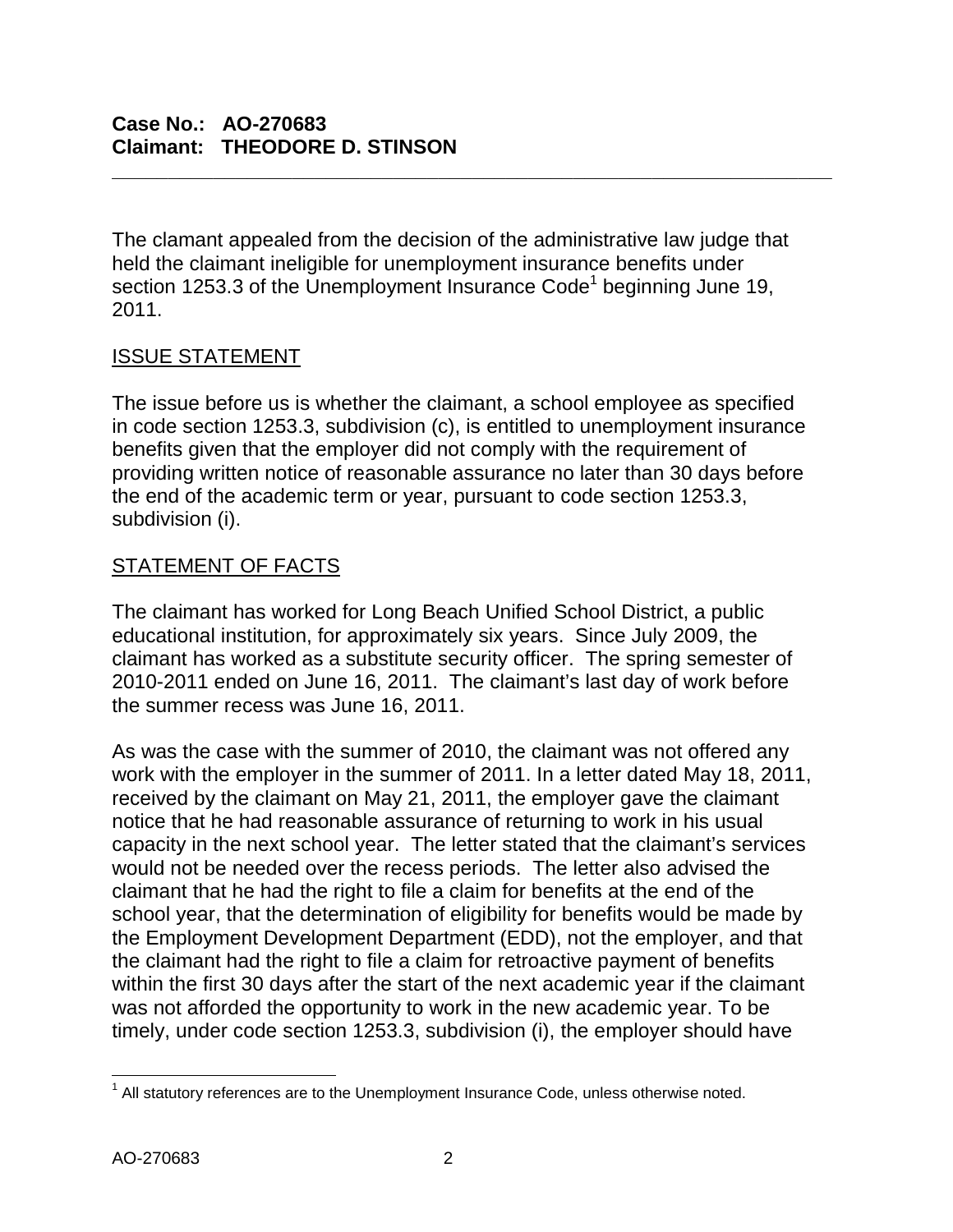provided the written notice on or before May 17, 2011. Thus, the notice required by code section 1253.3, subdivision (i) was given to the claimant 1 day late.

The fall term of the 2011-2012 academic school year began on August 30, 2011. The claimant returned to work on August 30, 2011, and was given a 59-day assignment as a substitute security guard.

### REASONS FOR DECISION

Code section 1253.3 controls whether school employees are entitled to unemployment benefits during a summer recess. As a general rule, benefits will be denied if the claimant worked in an academic year or term and the employer provides "reasonable assurance" of reemployment in the second of the academic years or terms. Separate subdivisions govern the employee's rights and the employer's obligations under the statute, depending upon the type of position held by the employee during the academic year.

Unemployment insurance benefits based on service performed in the employ of a nonprofit or public educational institution in "an instructional, research or principal administrative capacity . . .are not payable to any individual with respect to any week which begins during the period between two successive academic years or terms . . . if the individual performs services in the first of the academic years or terms and if there is a contract or reasonable assurance that the individual will perform services for any educational institution in the second of the academic years or terms." (Unemployment Insurance Code, § 1253.3, subd. (b).)

Unemployment insurance benefits based on service performed in the employ of a nonprofit or public educational institution in other than an instructional, research or principal administrative capacity "shall not be payable to any individual with respect to any week which commences during a period between two successive academic years or terms if the individual performs the services in the first of the academic years or terms and if there is a reasonable assurance that the individual will perform the service in the second of the academic years or terms." (Unemployment Insurance Code, § 1253.3, subd. (c).)

When an employer provides "reasonable assurance," the employer is entering into an agreement which contemplates the reemployment of the employee, but which is not legally enforceable. (*Russ v. California Unemployment Insurance Appeals Board* (1981) 125 Cal.App.3d 834.)

In the case of employees performing substitute work, reasonable assurance of work as a substitute after the summer recess is sufficient even though the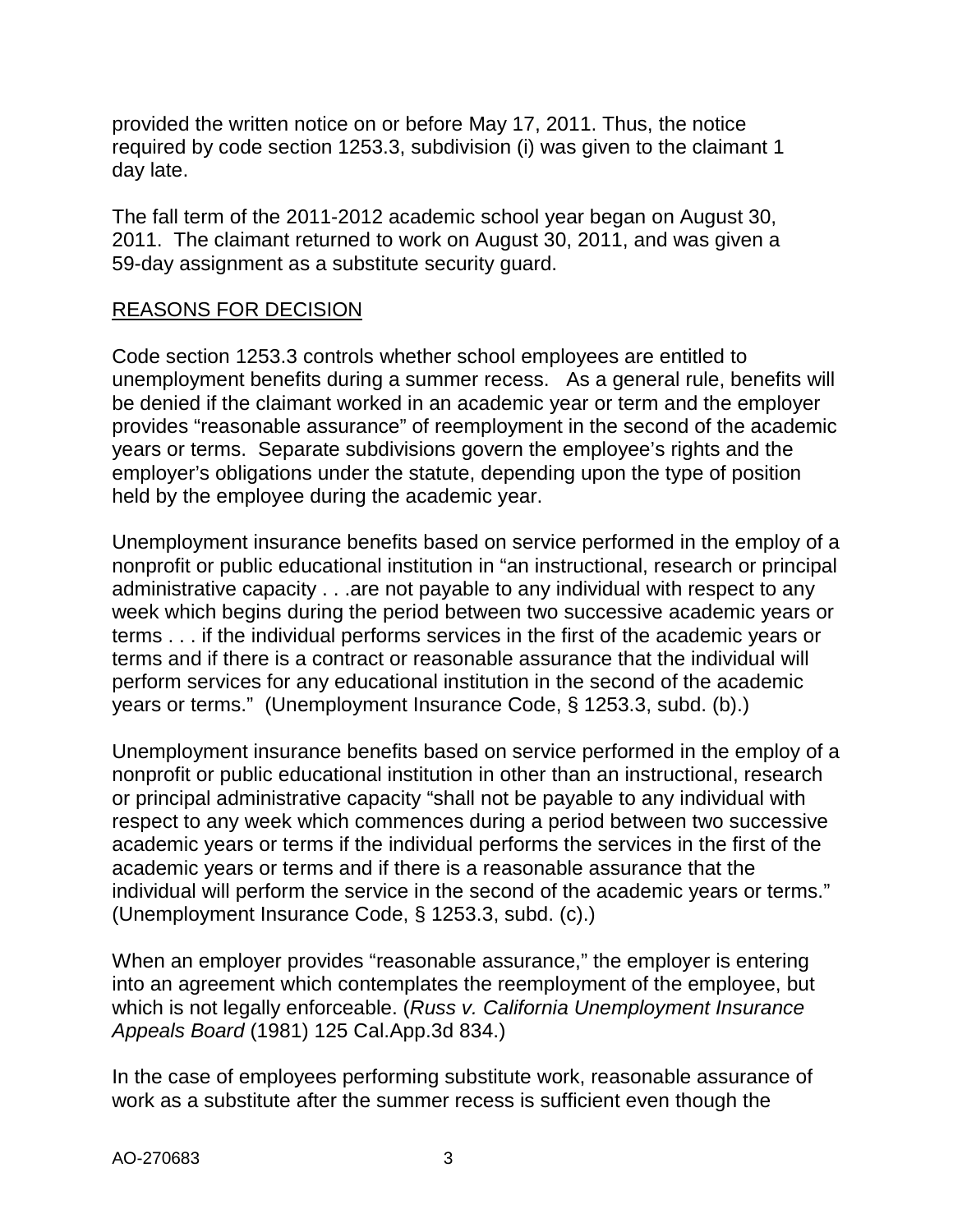employer may not be able to specify exactly when the claimant would perform services. (*Board of Education of Long Beach Unified School District v. California Unemployment Insurance Appeals Board* (1984) 160 Cal.App.3d 674.)

While "reasonable assurance" is an issue in all cases involving eligibility for benefits during school recesses, school employees may have different rights, depending upon whether the employee performs services in an instructional, research or principal administrative capacity ("professional employees"), or performs services in all other capacities ("nonprofessional employees"). (Code section 1253.3, subdivisions (b) and (c).)<sup>2</sup>

Professional school employees are entitled to fewer protections with respect to their rights to unemployment insurance benefits than are nonprofessional school employees. Specifically, professional school employees, who have reasonable assurance during a recess period, have no potential for retroactive benefits in the event an opportunity to perform services in the second academic year is not offered. In contrast, nonprofessional school employees may be entitled to such benefits. (Compare Code section 1253.3, subds. (b) and (c). See also Section 3304 (a)(6)(A)(ii)(ll) of the Federal Unemployment Tax Act (FUTA).) Thus, it is important to distinguish whether the school employees are considered professional or nonprofessional because they are treated differently by statute.

Code section 1253.3, subdivision (i) applies only to "nonprofessional" employees. Subdivision (i) provides, in pertinent part, that *no later than 30 days before the end of a "first academic year or term,"* (emphasis added) public school employers shall provide a written statement indicating:

- "(1) Whether or not there is reasonable assurance of reemployment.
- (2) Whether or not it is stated that the individual has no reasonable assurance of reemployment, that the individual should file a claim for benefits at the close of the academic year or term.
- (3) If it is stated that the individual has reasonable assurance of reemployment, the written statement shall also inform the employee that he or she may file a claim for benefits and that the determination

 $2$  For ease in reference, these school employees are referred to as "professional employees" or "nonprofessional employees," as they are in the Unemployment Insurance Program Letters (hereinafter referred to as UIPL) issued by the U.S. Department of Labor. "Professional is the name given to the services described in clause (i) of [26 U.S.C.] Section 3304(a)(6)(A) as services performed in an 'instructional, research, or principal capacity.' 'Nonprofessional' is the name given to the services described in clause (ii) as services performed in 'any other capacity.'" (U.S. Dept. of Labor, UIPL No. 15- 92 (Jan. 27, 1992), citing 26 U.S.C. Section 3304(a)(6)(A).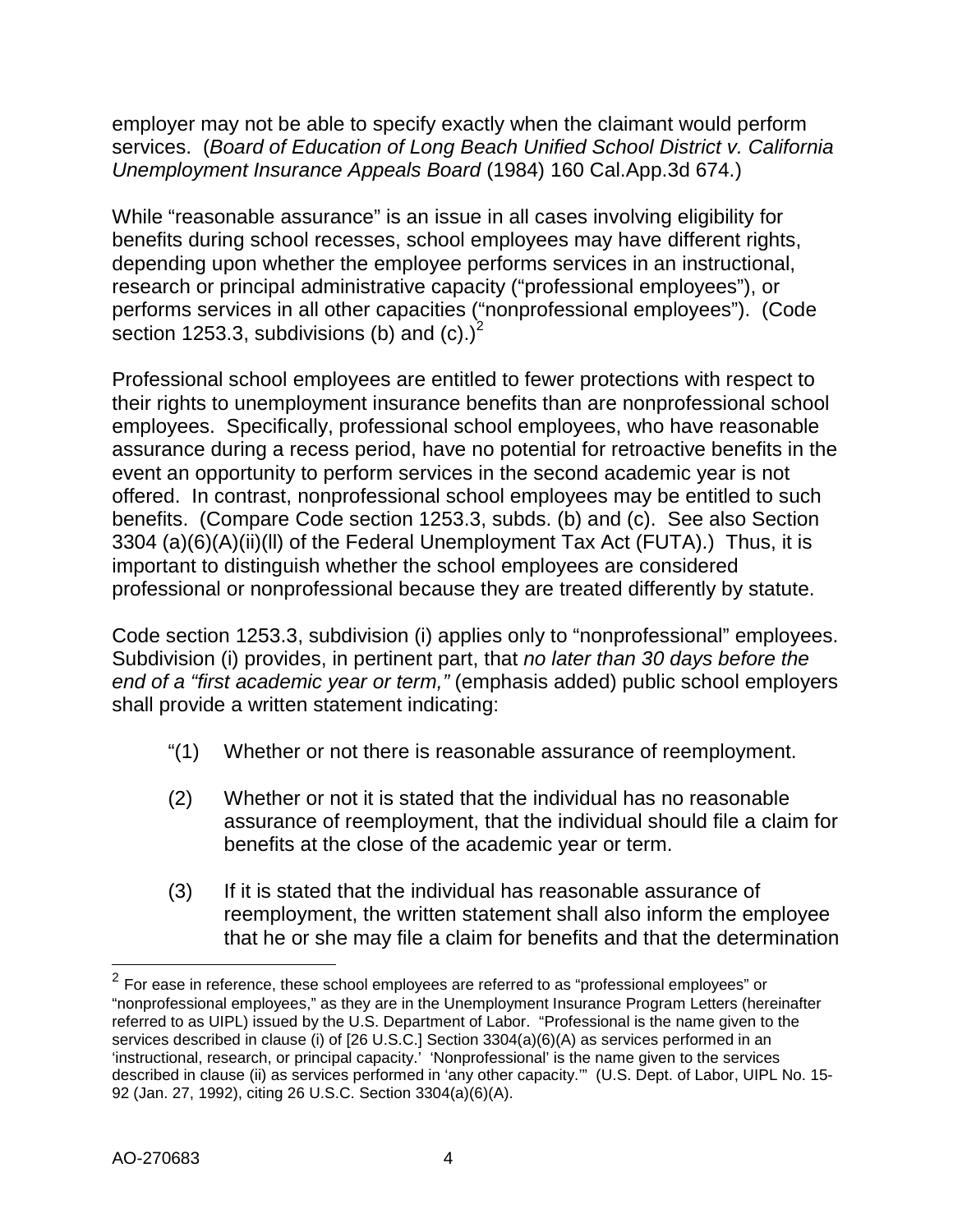for eligibility for benefits is made by the Employment Development Department not by the employer.

(4) If it is stated that there is reasonable assurance of reemployment, that the individual shall be entitled to a retroactive payment of benefits if the individual is not offered an opportunity to perform the services for the educational institution for the second of the academic years or terms, if the individual is otherwise eligible and he or she filed a claim for each week benefits are claimed, and if a claim for retroactive benefits is made no later than 30 days following the commencement of the second academic year or term."

Here, it is undisputed that as a substitute security guard at a public education institution, the claimant falls within the class of "nonprofessional school employees" and is thus protected by the rights to unemployment insurance benefits of code section 1253.3, subdivisions (c) and (i). Code section 1253.3, subdivision (i) requires that the employer provide written notice of reasonable assurance to work in the next academic year or term "no later than 30 days before the end of the first of the academic years or terms." The written notice provided by the employer was dated May 18, 2011 and mailed on or about that date, less than 30 days before the end of the academic term.

The question presented in this case concerns the consequence of the employer's failure to comply with the 30 day requirement for the written notice under code section 1253.3, subdivision (i).

"The policy underlying the Unemployment Insurance Act is to promote public and private enterprise by establishing 'a system of unemployment insurance providing benefits to persons unemployed through no fault of their own, and to reduce the suffering caused thereby to a minimum.'" (*Metric Man, Inc. v. Unemployment Insurance Appeals Board* (1997) 59 Cal.App.4<sup>th</sup> 1041, 1051, quoting, in part, Unemployment Insurance Code, § 100.)

"The provisions of the Unemployment Insurance Code must be liberally construed to further the legislative objective of reducing the hardship of unemployment. [Citations omitted.]" (*Gibson v. Unemployment Insurance Appeals Board* (1973) 9 Cal.3d 494, 499.)

The U.S. Department of Labor requires that "[s]ocial legislation such as the FUTA is to be construed broadly with respect to coverage and benefits. Exceptions to its statutory remedies are to be narrowly construed. . . . Accordingly, since the denial provisions are exceptions to the broad coverage provisions of Section  $3304(a)(6)(A)$ , they are given a narrow reading. . . . Such a reading, which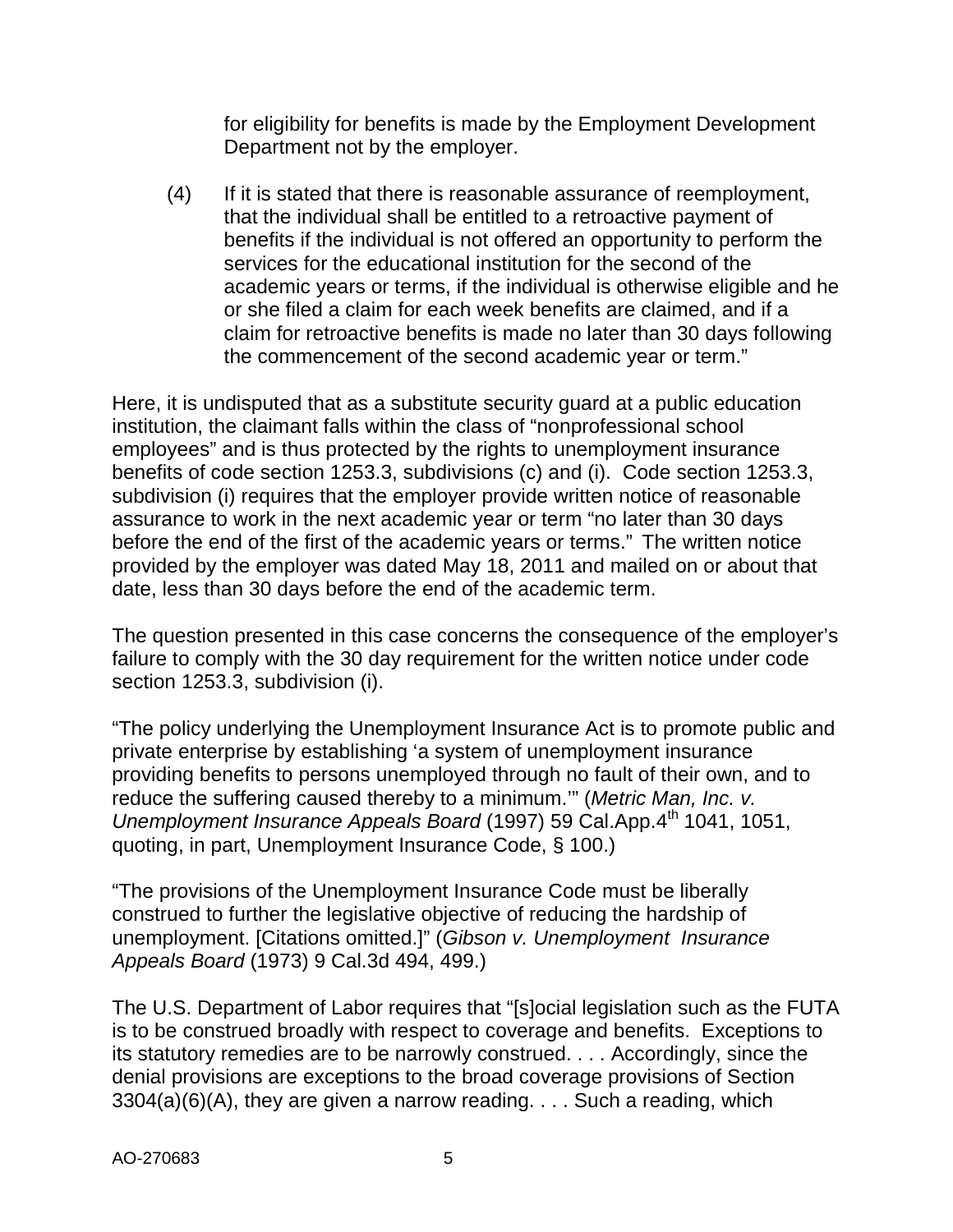permits a State to differentiate among services, or to otherwise limit application of a clause, could also result in extending coverage to the broadest number of unemployed persons, thereby accomplishing the basic purpose of the coverage requirements of Section 3304(a)(6)(A), FUTA." (U.S. Dept. of Labor, Unemployment Insurance Program Letter (UIPL) No. 43-93 (April 23, 1993) (internal citations omitted.) $3$ 

Code section 1253.3, subdivision (a) declares that unemployment insurance benefits will be paid to school employees in equal measure and under equal terms as those paid to non-school employees, except as provided by the terms of section 1253.3. (Unemployment Insurance Code, § 1253.3, subd. (a).)

The language of code section 1253.3, subdivision (a) is almost identical to the proposed draft language for the States offered by the U.S. Department of Labor. (See U.S. Dept. of Labor, UIPL No. 15-92 (Jan. 27, 1992).) The section includes the general provision of legislative intent to avoid or mitigate major disruptions to the economy resulting from involuntary unemployment and the suffering so caused. (See Unemployment Insurance Code, § 100; see also, FUTA, 26 U.S.C. §§ 3301-3311.)

By the terms of subdivision (a), any restriction on unemployment benefits afforded to school employees under code section 1253.3 is to be limited. (Unemployment Insurance Code, § 1253.3, subd. (a).) Subdivision (i) of that section mandates what the school employer must do to provide the reasonable assurance that results in the denial of benefits to nonprofessional school employees benefits between academic years or terms. Basic principles of legislative intent dictate that "[e]xceptions to the general provisions of a statute are to be narrowly construed." (*Corbett v. Hayward Dodge* (2004) 119 Cal.App.4<sup>th</sup> 915, 921.) The requirements are clear, explicit, specific and mandatory. The one at issue here mandates the notice of reasonable assurance for nonprofessional school employees to be provided in writing, "…no later than 30 days before the end of the first of the academic years or terms." (Unemployment Insurance Code, § 1253.3, subd. (i).)

<sup>&</sup>lt;sup>3</sup> "The United States Department of Labor is the federal agency responsible for ensuring that state unemployment laws comply with the mandatory federal criteria set out by Congress." (*Dole Hawaii Division-Castle & Cooke, Inc. v. Ramil*, 71 Haw. 419, 426 (Haw. 1990) (internal citations omitted).) In order for California to qualify for federal funding for this State's unemployment insurance program and for private employers in California to be eligible for federal tax credits for unemployment contributions, California's unemployment compensation laws must comply with the standards set forth in the Federal Unemployment Tax Act of 1954 (hereinafter referred to as "FUTA"), codified at 26 U.S.C. §§ 3301-3311.). (See e.g., *Russ v. Unemployment Insurance Appeals Board*, *supra,* 125 Cal.App.3d at 891.) Thus, the UIPL's by the Department of Labor may be used as persuasive interpretations of the federal law. (*Ibid.)*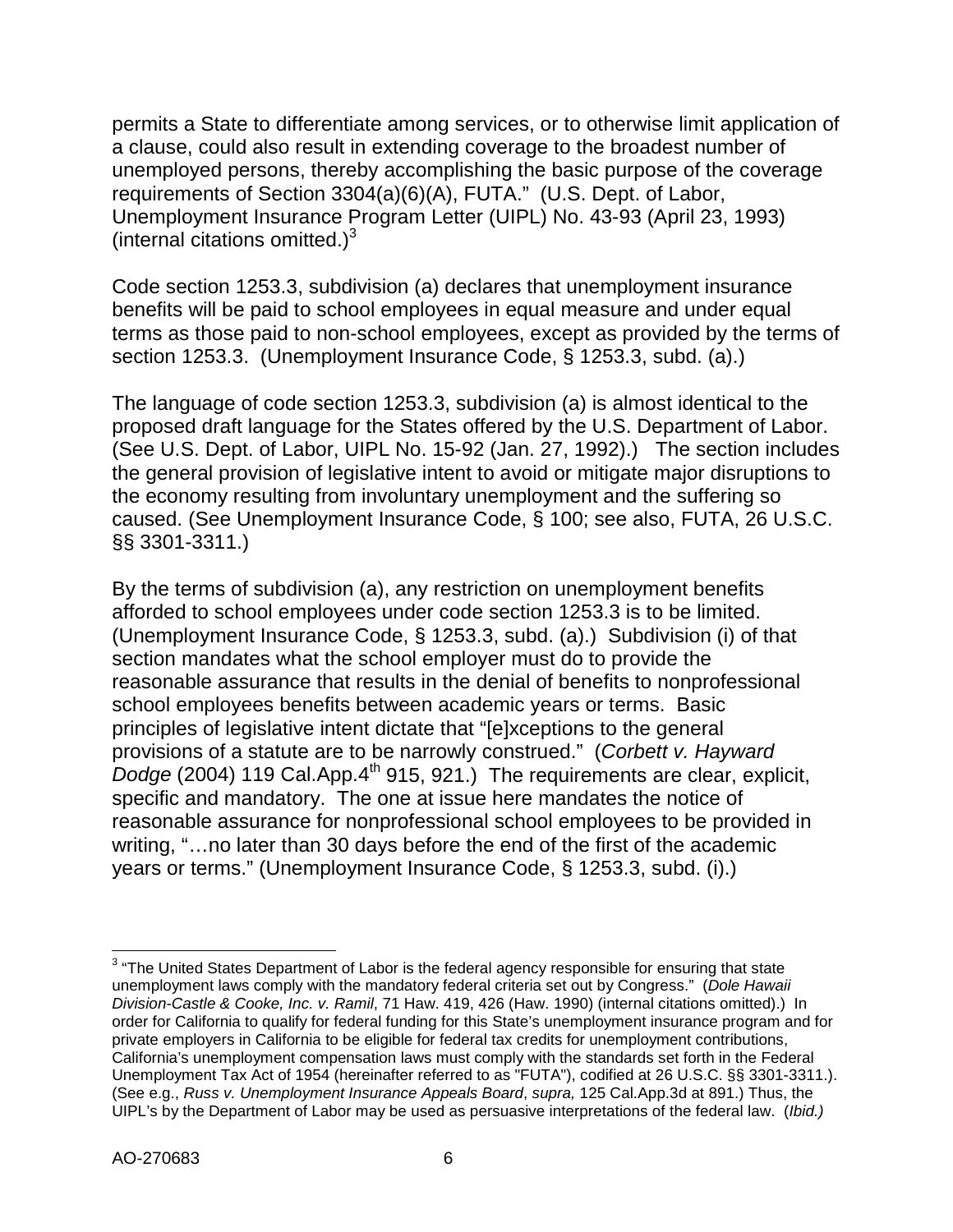Since the language is unambiguous, the plain meaning of the language governs. (*See Estate of Thomas* (2004) 124 Cal. App. 4<sup>th</sup> 711, 719.) Specifically, the language of code section 1253.3, subdivision (i) mandates that specified employers of nonprofessional school employees, "…*shall* provide a written statement …to the individual no later than 30 days before the end of the first of the academic years or terms." (Emphasis added.) The Unemployment Insurance Code, itself, directs that "..'[s]hall' is mandatory and 'may' is permissive'." (Unemployment Insurance Code, § 15.) Moreover, the use of the word *shall* is typically construed as mandatory, while the word *may* is construed as permissive. (*Tarrant Bell Property, LLC v. Superior Court* (2011) 51 Cal.4th 538, 542; *Doe v. Albany Unified School District* (2010) 190 Cal.App.4th 668, 676- 677.) The mandatory nature of section 1253.3, subdivision (i) is further evidenced by its imperative language "…*no later than* 30 *days* before the end of the first academic years or terms." (Emphasis added.) [*See Ursino v. Superior Ct.* (1974) 39 Cal.App.3d 611, 619 (finding that the use of the word "shall" in conjunction with the phrase "not later than" shows an intent for a mandatory time period.).]

Well-settled principles of statutory construction require the interpretation of the statute "in a manner to implement the legislative intent." (*Worthington v. Alcala* (1992) 10 Cal.App. $4^{th}$  1404, 1408.) The intent is derived by looking first at the ordinary meaning of the words used in the statute and construing "them in the context of the statutory scheme in which they appear." (*Ibid.)*

The statute's plain language conveys an unambiguous prerequisite to a finding of reasonable assurance that results in a denial of benefits to nonprofessional school employees. Further, the statutory scheme of code section 1253.3 is to allow for benefits to school employees with limited exceptions as outlined within the statute. Significantly, by the use of the word "shall," the California Legislature clearly stated an expectation that the school employer provide the notice of reasonable assurance within the 30 day time limit. The California Legislature intended it, to be a consistent practice in providing reasonable assurance to nonprofessional school employees. Thus, the enactment of subdivision (i) gives further definition of the requirements of reasonable assurance under subdivision (c) for the nonprofessional school employees. Accordingly, if the employer fails to provide the nonprofessional school employee with 30 days written notice of reasonable assurance, as required under code section 1253.3, subdivision (i), then the nonprofessional school employee has not received reasonable assurance under subdivision (c) and is not ineligible for unemployment insurance benefits under subdivision (c).

This conclusion is supported by a review of the code section, and its interplay with the enabling federal legislation. In 1991, the federal government amended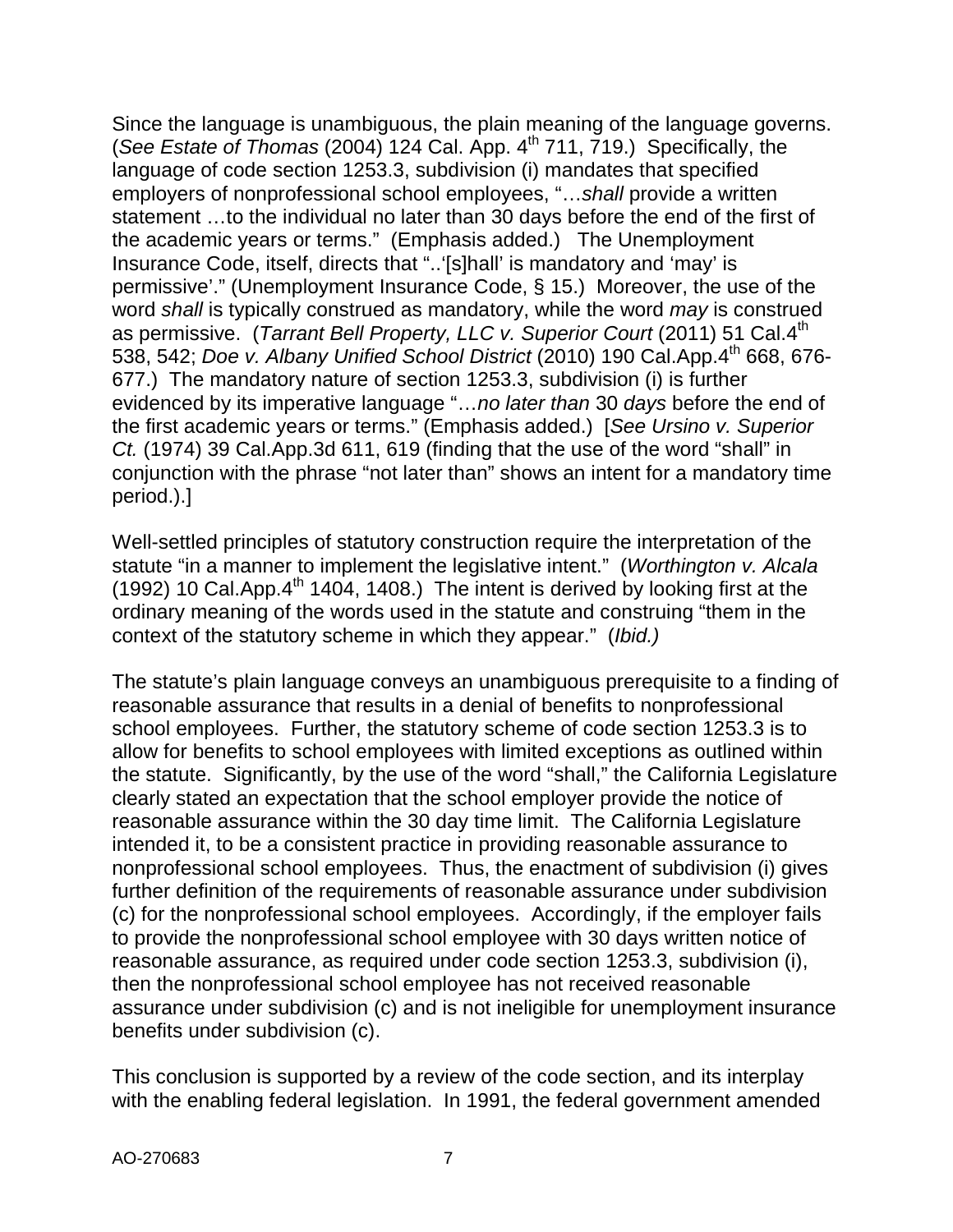subsection (a)(6)(A)(ii)(I) of 26 USC 3304 by substituting "may be denied" in place of "shall be denied" for nonprofessional school employees only. (See The Emergency Unemployment Compensation Act of 1991 (Public Law 102-164).) The federal amendment allows the states the option of providing benefits between consecutive academic years or terms to nonprofessional school employees, regardless of reasonable assurance. Under code section 1253.3 subdivision (c), California opted to deny benefits to nonprofessional school employees if there is reasonable assurance of working in the next academic year or term, provided the employer has satisfied the requirements of subdivision (i).

Under Public Law 102-164, the States can choose to make the requirements less restrictive for nonprofessional employees to receive benefits. (See U.S. Dept. of Labor, UIPL No. 15-92 (Jan. 27, 1992).) If the States should choose to deny benefits to the employees, the States "have the option of adopting a more restrictive test than the reasonable assurance test for nonprofessionals." (U.S. Dept. of Labor, UIPL No. 15-92 (Jan. 27, 1992).) "For example, instead of requiring the reasonable assurance requirement . . ., the State law may include a provision requiring a contract to return to work in the next year or term." (*Ibid.)*

In California, the Legislature chose to include subdivision (i), and thereby adopted a more restrictive test for reasonable assurance for nonprofessional school employees. Accordingly, the school employer must provide the written letter of reasonable assurance 30 days before the end of the academic year or term in order to provide reasonable assurance to nonprofessional school employees. There is no question that the school employer must satisfy the further requirements under subdivision (i) if benefits are to be denied under subdivision (c). With the enactment of subdivision (i), the California Legislature provided greater protection to nonprofessional school employees than professional school employees.

For all the foregoing reasons, we find that to give reasonable assurance to this claimant, the employer had to provide the written notice 30 days before the end of the academic term. The academic term ended on June 16, 2011. Accordingly, in order to meet the 30 day requirement, the written statement needed to be provided on or before May 17, 2011. The written statement is dated May 18, 2011. Therefore, the employer did not satisfy the notice requirements for giving notice of reasonable assurance to this claimant.

Under these circumstances, we find that the lack of timely notice precludes a finding of reasonable assurance of employment. The claimant is not ineligible for benefits beginning June 19, 2011, under code section 1253.3.